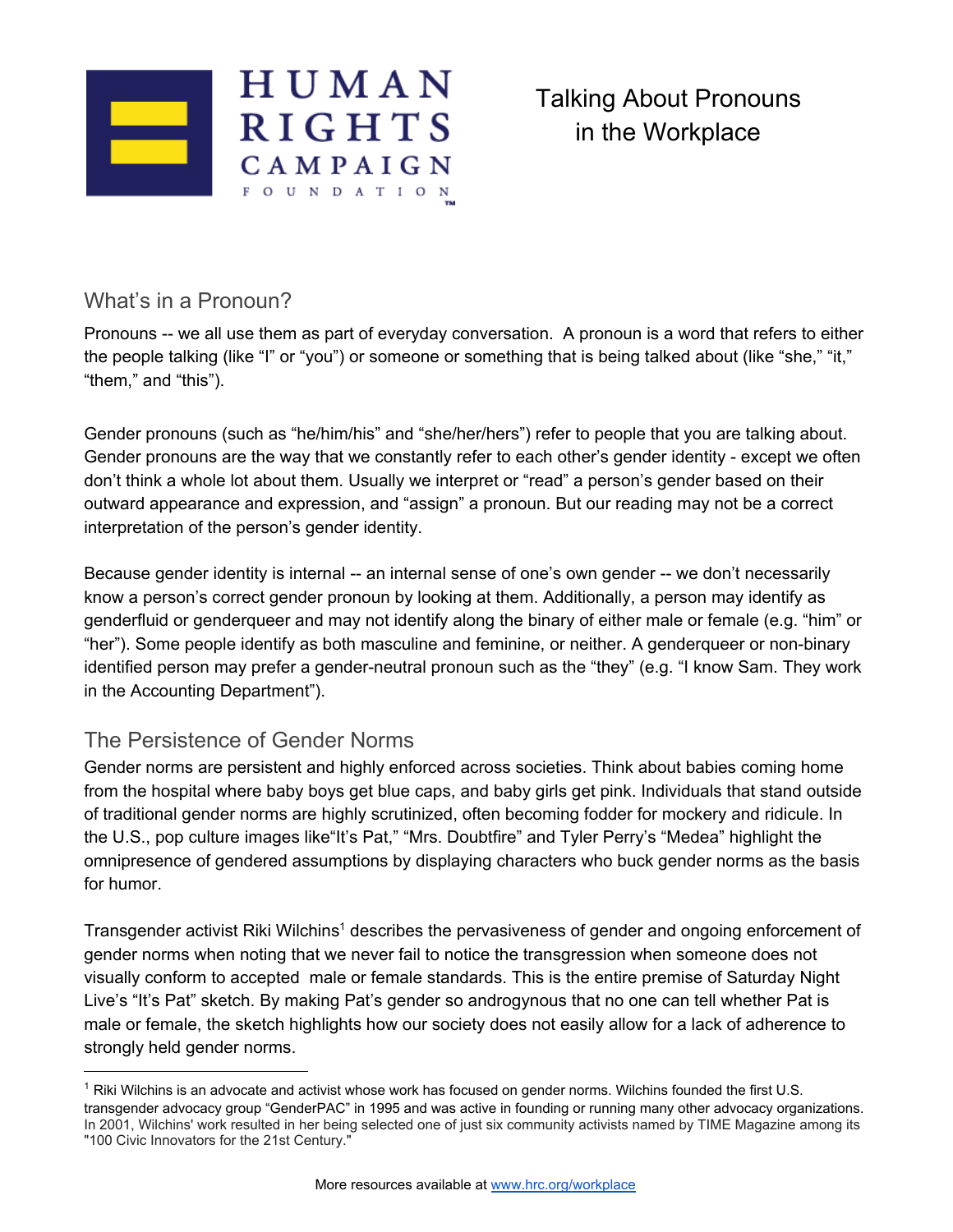Transgender and gender nonconforming people are subject to others consistently try to "read" or "figure out" their gender. If their gender presentation is not either male or female "enough," they may be subject to misunderstanding, bias and discrimination.

#### Why Pronouns Matter

Nothing may be more personal than the way in which people refer to us through our name and pronouns. Using a person's chosen name and desired pronouns is a form of mutual respect and basic courtesy.

In the workplace, employees should have the option of articulating their preferred name and the way this is articulated may vary across settings -- formal vs. informal, email vs. in-person meetings, name badges, business cards and so on. But what about pronouns?

The experience of being misgendered can be hurtful, angering, and even distracting. The experience of accidentally misgendering someone can be embarrassing for both parties, creating tension and leading to communication breakdowns across teams and with customers.

It's important to remember that gender identity is not visible -- it's an internal sense of one's own gender. While most people align across their birth-assigned sex, their gender identity, their gender expression and how everyone else interprets their gender -- some people do not. A culture that readily asks or provides pronouns is one committed to reducing the risk of disrespect or embarrassment for both parties.

## Pronoun Policies: Background and History

The practice of having an established pronoun policy is rooted in campus life and the advocacy community. Recognizing that not all people identify along a binary gender identity and that people's gender identity is not necessarily known from the way their expression is "read" by others, pronoun policies intend to create a way for people make make their preferred forms of address known instead of relying upon assumption.

At U.S. colleges and universities, students have lobbied for the adoption of "personal pronoun policies" that include having one's chosen pronouns appear in the student profile in the database and on class rosters as well as asking that professors be held accountable to use the indicated pronouns.

As LGBTQ and ally-identified students matriculate to the workforce, many will come with an understanding of the importance of honoring personal pronouns and allowing for gender-inclusive pronouns such as "they, them, theirs." Some may even have an expectation that the company has adopted a pronoun policy or other protocol for disclosing one's self-ascribed pronoun. To date, while formalized policies such as those on college campuses remain less common in the workplace, some employees are finding ways to communicate their pronouns.

Companies seeking to be LGBTQ inclusive need to be aware of the importance of pronouns to the community and explore appropriate solutions for their workplaces. Whatever approach we take to